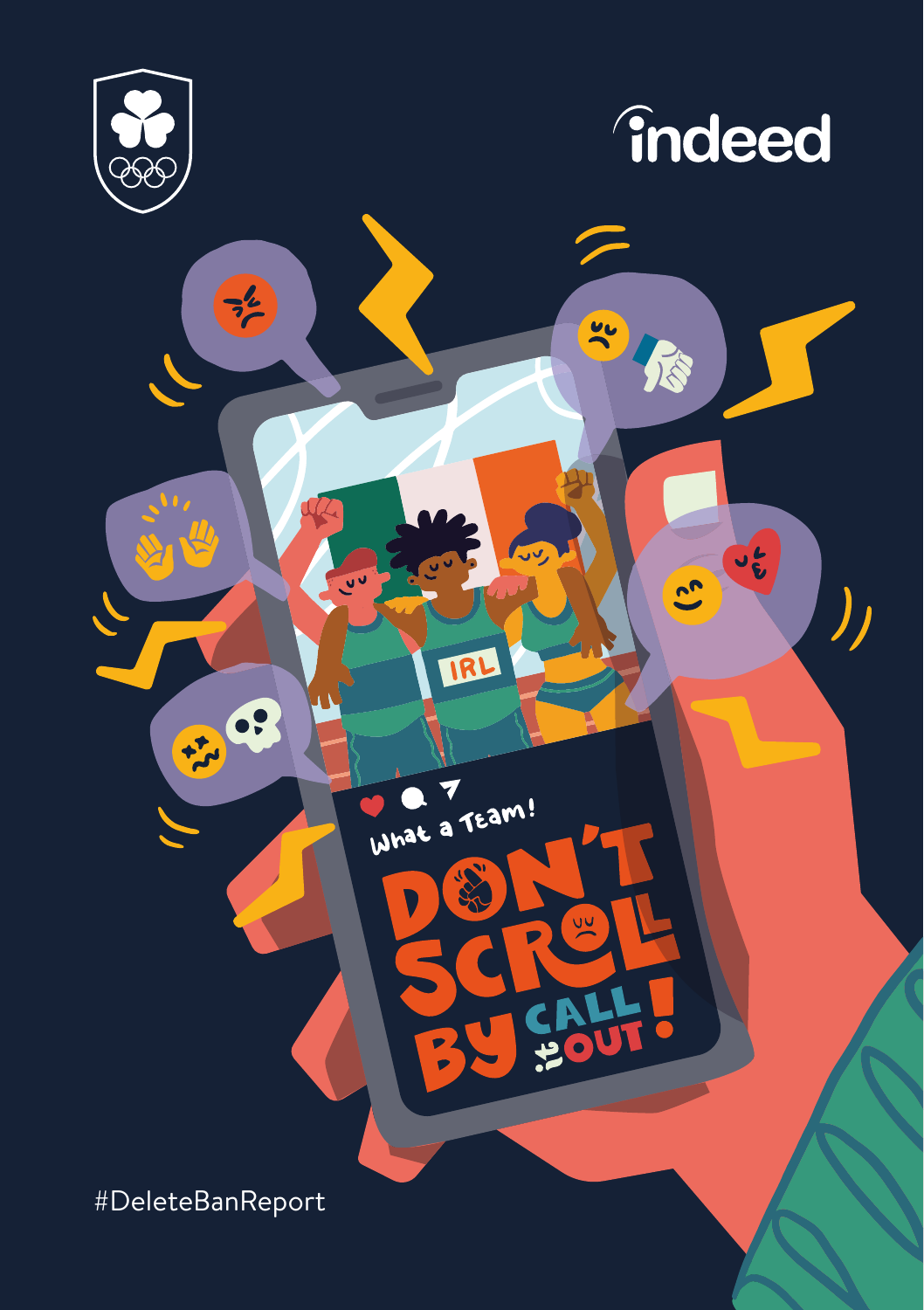

The Olympic Federation of Ireland's Athletes' Commission, together with Team Ireland partner, Indeed, is calling on sport social media managers nationwide to take a zero-tolerance approach to hate incidences; by deleting comments, banning the users from commenting further, and reporting the comments to both the social media channels and to the INAR ireport.ie tool.

Team Ireland athletes want to make a very strong statement that there is no place for online abuse, discriminatory comments or hate speech on social media channels. In sport, it is up to all of us to ensure that we follow best practice and make sport social media channels a safe and inclusive space that welcome our diverse Olympic family whether they are athletes or supporters.

#### **Shane O'Connor – Olympic Federation of Ireland's Athletes' Commission**





Combating racism and xenophobia is everyone's job. Speak out against negative behaviors, including negative statements on social media about groups of people, or the exclusion of people. Be cautious about the images that are shared across social media and through other communications platforms, ensuring they do not reinforce stereotypes. Finally, avoid terms, jokes, or memes that create stigma.

#### **LaFawn Davis – Indeed Group Vice President of Environmental, Social & Governance**

*Global job site Indeed is an official partner with the Irish Olympic team and is supporting Irish athletes on the journey to qualification for the Tokyo Games.*

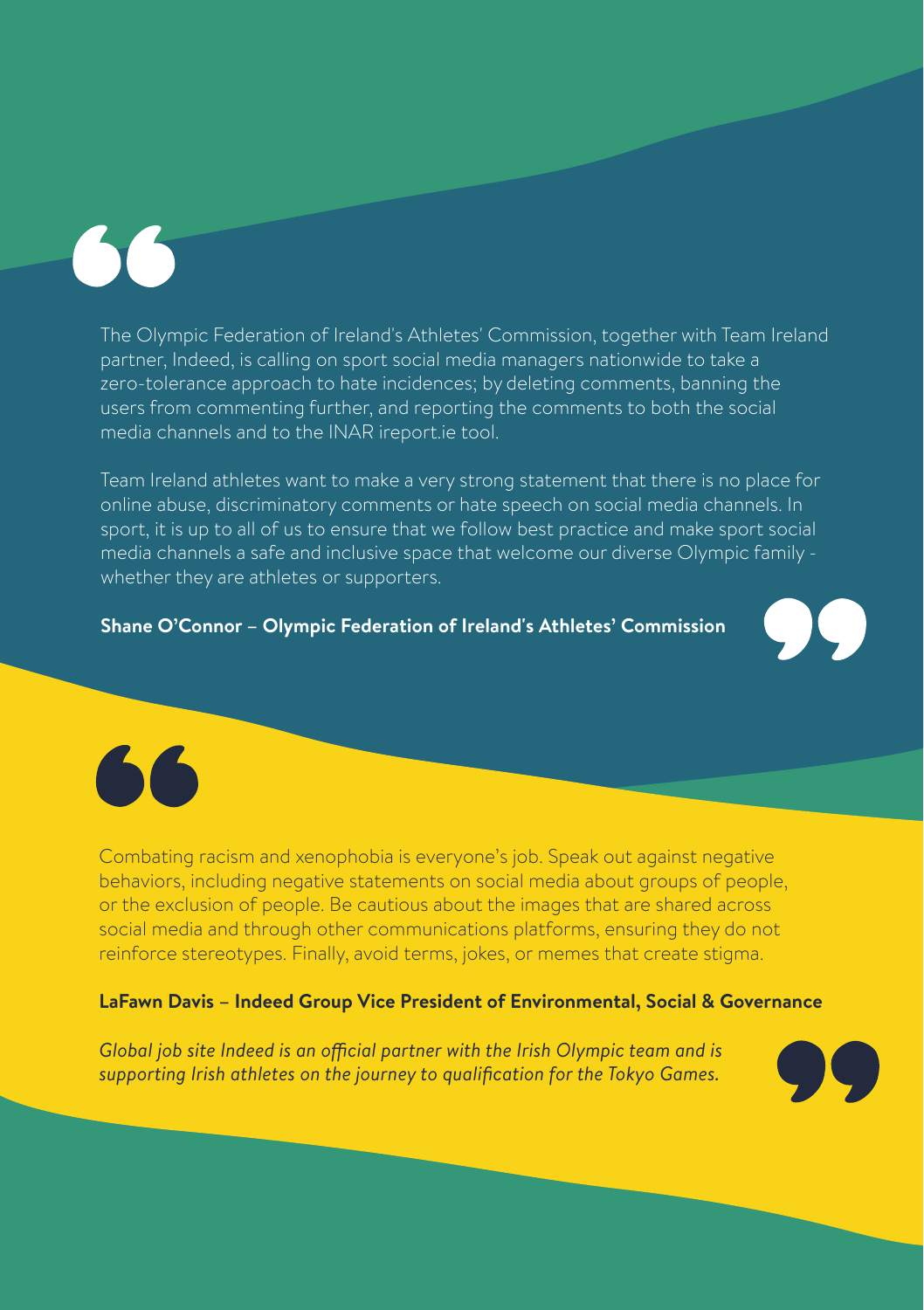# **OLYMPIC VALUES**



The goal of the Olympic Movement is to contribute to building a peaceful and better world by educating youth through sport, practised without discrimination of any kind and in the Olympic spirit, which requires mutual understanding with a spirit of friendship, solidarity and fair play.

The International Olympic Committee



"Irish Olympic athletes have already overcome many hurdles and challenges to reach the top of their sport. As role models, they are in the public eye, and their performances are under scrutiny. However, they should never be targeted based on their identity or cultural background, but unfortunately, this happens. As role models, Irish Olympic athletes want to make their position heard, and to influence and assist others in making the right choices in eliminating hate speech from social media – starting with channels that are managed by members of the Olympic sporting community."

Peter Sherrard CEO of the Olympic Federation of Ireland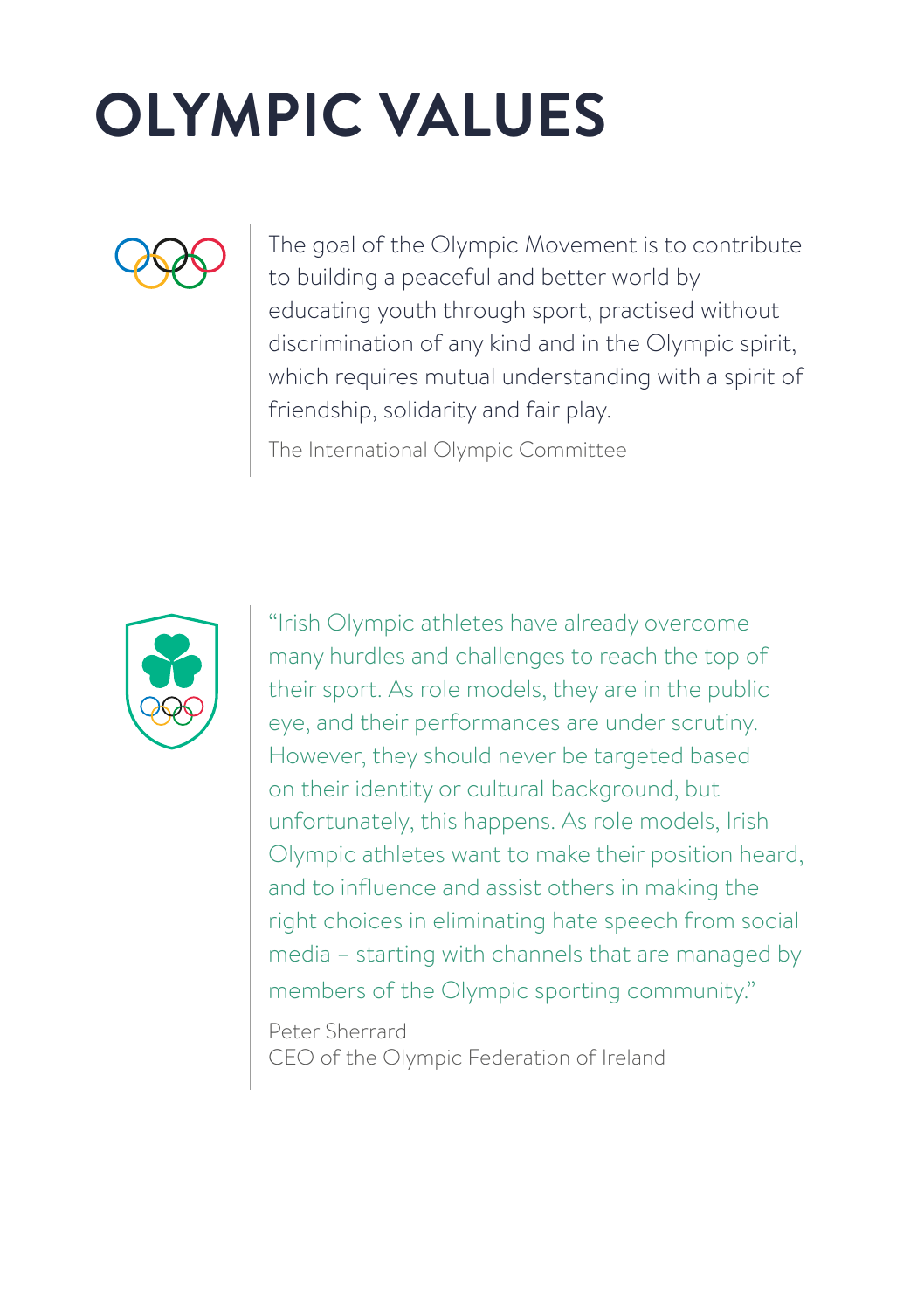## **TEAM IRELAND OUR TEAM, ONE TEAM**

The International Olympic Committee (IOC) has committed to full gender parity of athlete participation at Paris 2024 and will come close to that in Tokyo 2020, where there will be a 49-51 per cent split of female/male competitors.

But equality is not only about gender. It is about giving equal opportunities to all citizens to represent their diverse identities and backgrounds, recognising and valuing their differences while supporting them all equally.

Inclusion is defined as a sense of belonging and community, of interdependence, collective responsibility and a valuing of diversity.

Inclusion is the epitome of Team Ireland's philosophy.

According to the most recent census, the population of the island of Ireland is approximately 6.7m and this represents an increasingly gender-balanced, multi-cultural and diverse society.

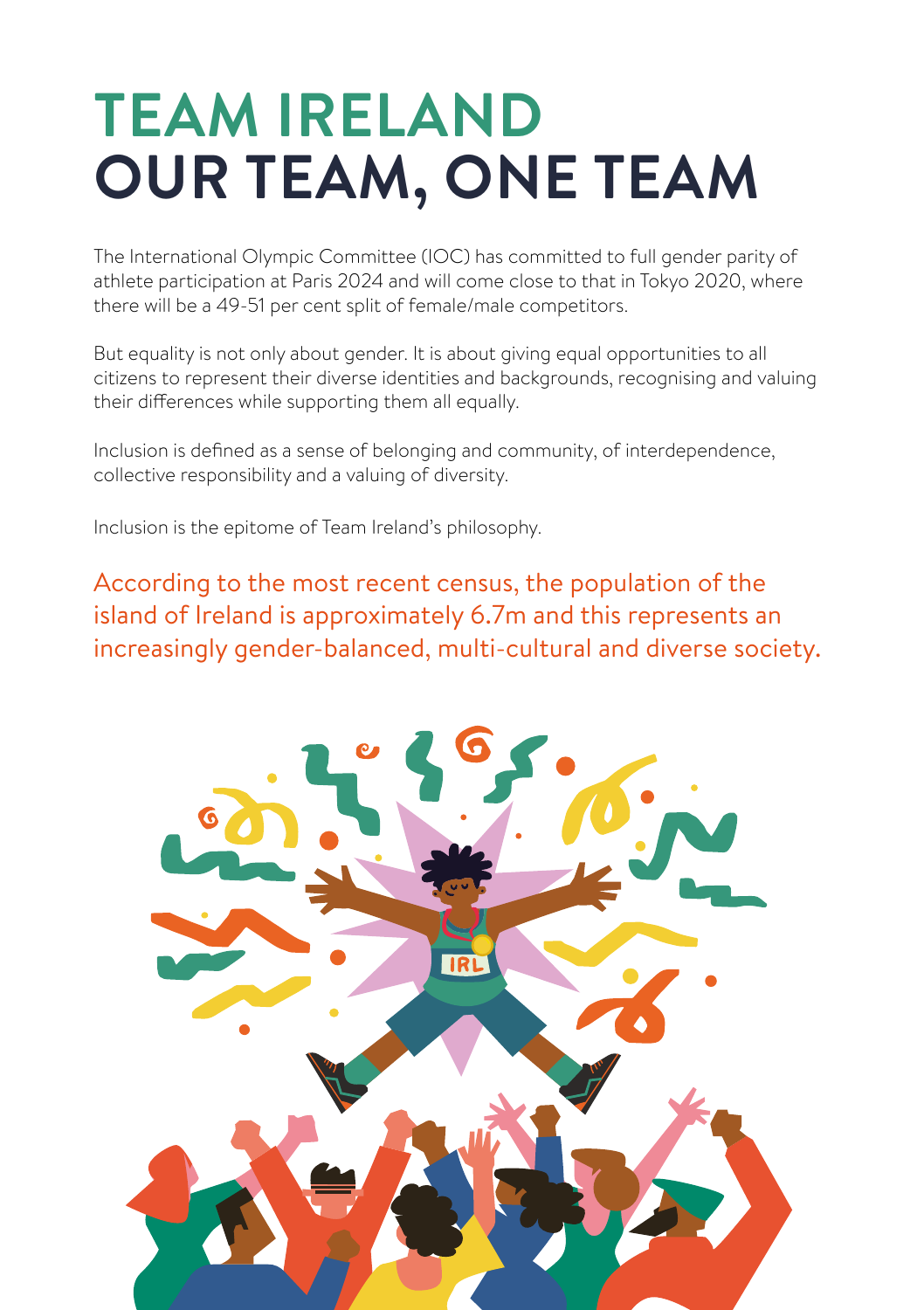*If people are willing to invest themselves to achieve on behalf of our country, they need to be respected and admired and given the credit that they deserve. It makes no difference where they were born, how they speak, what they look like or where they live.*  The choices and sacrifices that they make are incredible and they represent our country with pride. They have identified themselves as Irish, and that's all that matters. *represent our country with pride. They have identified themselves as Irish, and that's all that matters.*

Bernard Dunne – Team Ireland Boxing Performance Director and Indeed Ambassador

Team Ireland reflects all of these diversities. It includes athletes from all ethnic backgrounds, who were born here or elsewhere, and also others from Ireland's farflung diaspora, whose family history entitles them to represent the country of their parents' and grandparents' birth.

Irish athletes may also choose to emphasise dimensions of themselves or their ethnicity, religion or gender, but are still united together as members of Team Ireland and the OFI regards each and every one of them as equal.

The OFI is equally committed to rooting out any prejudice and discrimination that they might encounter and, with this, Don't Scroll By campaign, is asking you to do the same.

**"** 

*When you put on your Irish singlet you represent everyone, from whatever background, on this island, plus all the Irish diaspora abroad. Anyone who has any connection with Ireland, either through their ancestry or having spent time here, gets behind the Irish team.*  When you put on your Irish singlet<br>
you represent everyone, from<br>
where the background, on this island,<br>
alumnative distribution of the state of the little

*I firmly believe sport can be a vehicle for social change. I got involved with Sanctuary Runners two years ago. This group enables Irish people to connect, and show solidarity with immigrants, refugees and asylum seekers -by running as a team.*

Claire Lambe – Olympian in Rowing (Rio 2016)

*I was accepted here with open arms, especially in the rowing community. I never heard anything like, 'oh those foreigners in our country taking our green jerseys', nothing like that. Everyone really supported me from the start, and still do. It's a lovely feeling when you come from another country, to be so accepted for what you do in sport.*

*I hope other families who have moved here as mine did, see me representing Ireland and think,*<br>
sour kids can do the same?<br>
Santa Pusaura, Dauble Olympian in *'our kids can do the same'.* 

Sanita Puspure – Double Olympian in Rowing (London 2012, Rio 2016) and Indeed Ambassador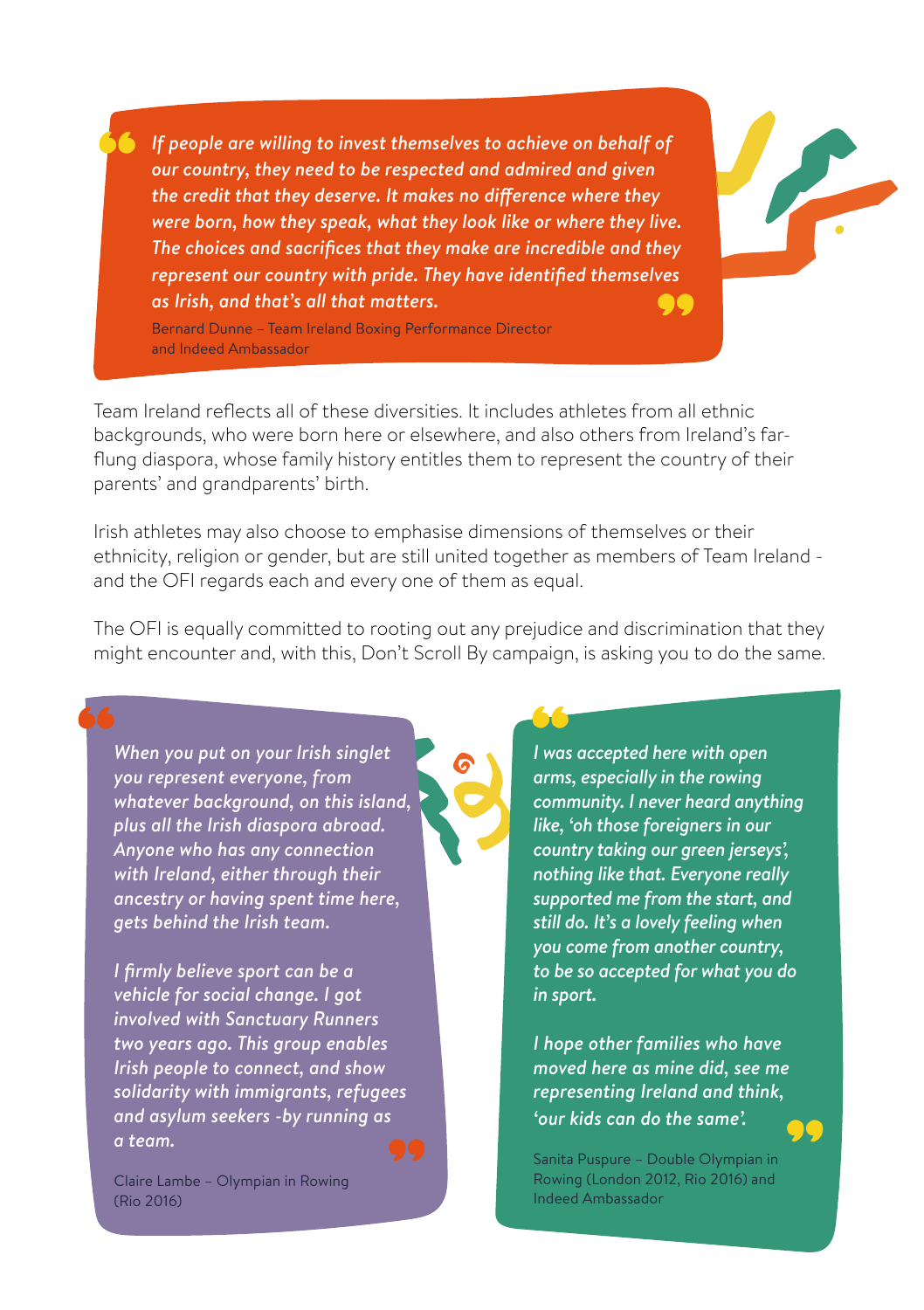# **DISCRIMINATION**

A person suffers discrimination if they are treated less favourably than another on the grounds of their gender, gender identity, sexual orientation, race, ethnicity, national origin, ability or religion. Members of the travelling community are a recognised ethnic minority.

Ireland has specific laws that prevent discrimination in the workplace and in the provision of goods and services.

However, the use of discriminatory behaviour and/or language in sport is not always governed by criminal and civil law. Most sporting organisations have anti-discriminatory rules within their constitutions, which result in disciplinary action if an incident occurs on the field of play.

### **But what if discrimination in sport happens away from the field of play?**

Social Media has become a place of insidious abuse and discrimination, ranging from online bullying and micro-aggressions to outright racism and hate speech.

It can move from micro-aggressive comments like 'where are you from originally?' or 'can I touch your hair?' to negative remarks about an athlete's sexuality, physical difference or religious beliefs.

What is often passed off as a joke or 'banter' is not banter if it belittles anyone or makes them feel different or inferior.

Single comments and incidents may seem relatively minor, but if they are part of a pattern, or expressed alongside other forms of prejudice, can escalate into a clear form of discrimination.

**"** 

#### **What is hate speech?**

Online bullying targets an individual – sometimes because of their identity group but not always.

Hate speech always targets by identity group.

This can be done to an individual by relating to their group identity, but it often also targets the group, thus seeking to hurt everyone in it. Research shows that if your identity is targeted in an incident, the impact on you is deeper. Additionally, the incident's reach and damage is wider, as it impacts everyone in that group.

*I use social media a lot but there is a very dark side to it...people can make all these negative comments and hide behind a screen.* 99

Leon Reid – Team Ireland Track and Field 200m Runner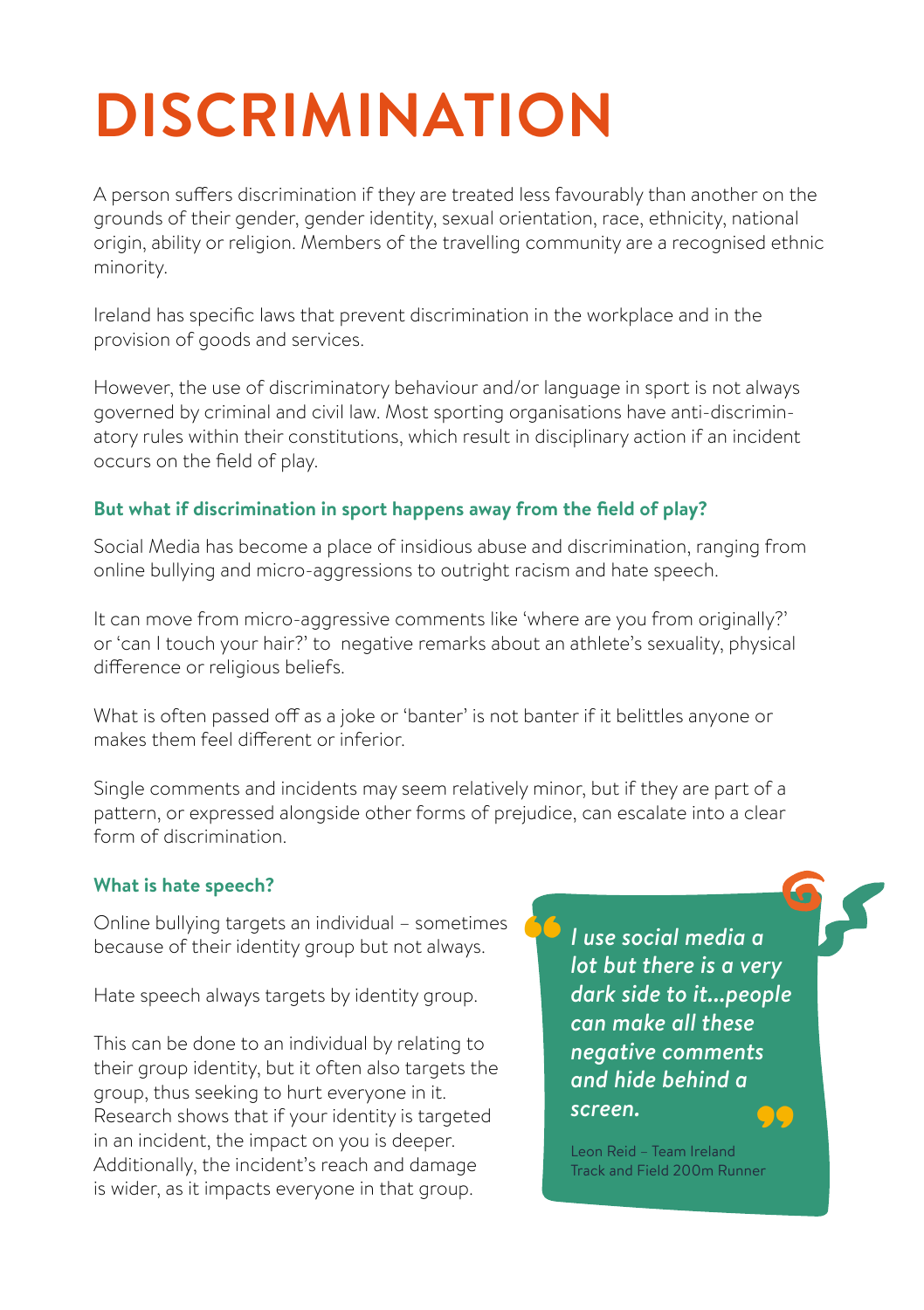# **REPORTING**

People in Ireland experience, or bear witness to, microaggressions every day, and the vast majority of racist, sexist, homophobic and anti-disability comments still go unreported.

### **WHAT IS INAR?**

iReport.ie is a racist incident recording system which allows the Irish Network Against Racism (INAR) to record data and produce reports that help to advocate for improved public policy in Ireland and abroad. INAR uses iReport data in reports to Government, and international organisations such as the United Nations and the European Commission.

### **According to a monitoring exercise by the Irish Network Against Racism (INAR):**

**JUST 49%** of racist hate speech

cases on social media in 2019 were reported by the Irish public to the servers/ platform owners

### **ONLY FOUR** of those comments were removed and

just one 'user' was temporarily suspended

This is why the Olympic Federation of Ireland's Athletes' Commission is taking a zero-tolerance approach to online abuse, discrimination and hate speech.

### **Irish sport has no place for this and we ask you:**

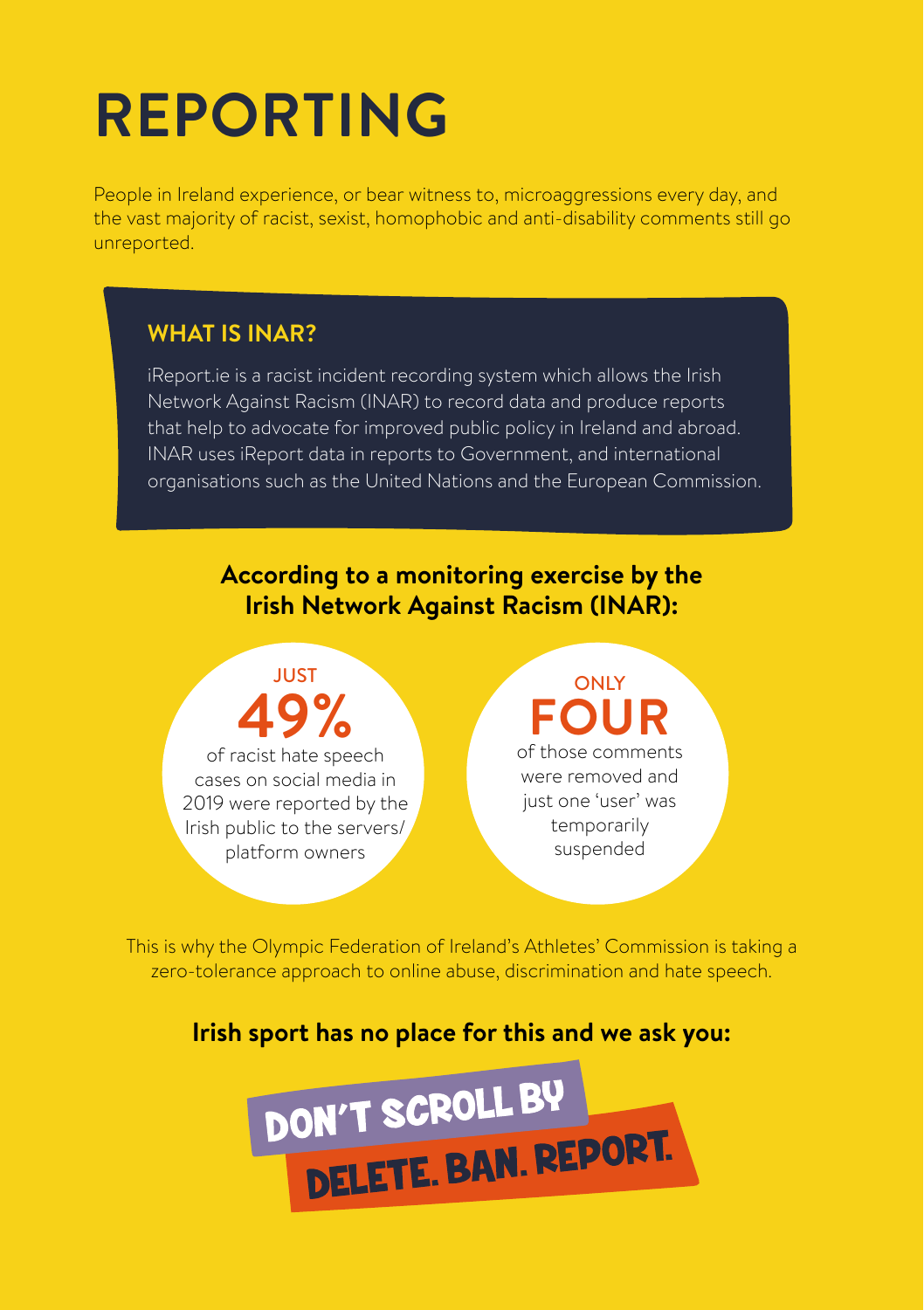## **HOW CAN YOU CALL IT OUT?**

In the face of any abuse, discrimination and hate speech, apathy is always interpreted as acceptance - not just by the perpetrators and their victims, but also by those who control the space in which it is expressed.

We cannot simply stand by and do nothing. We must eradicate it. We must actively oppose it. We must react purposefully whenever we see it.





You wouldn't stroll by if you heard this abuse in person, so don't scroll by when you see it on a screen.

If we don't protest against prejudice and abuse when we see it, then it will persist on social media and find more opportunities to thrive.

First, take a screen grab of it then, **DELETE** the post, **BAN** whoever posted it and **REPORT** it to the social media platform involved by hitting the three dots or swiping left. Next, we ask you to use that screenshot to report it to the official reporting tool on www.iReport.ie.

**Make sure you remember to take the screen shot and URL link to the comment or post first before deleting it!** \*



Don't re-post offensive posts. While trying to highlight abuse, you may unwittingly contribute to spreading it, so please don't share it in any way.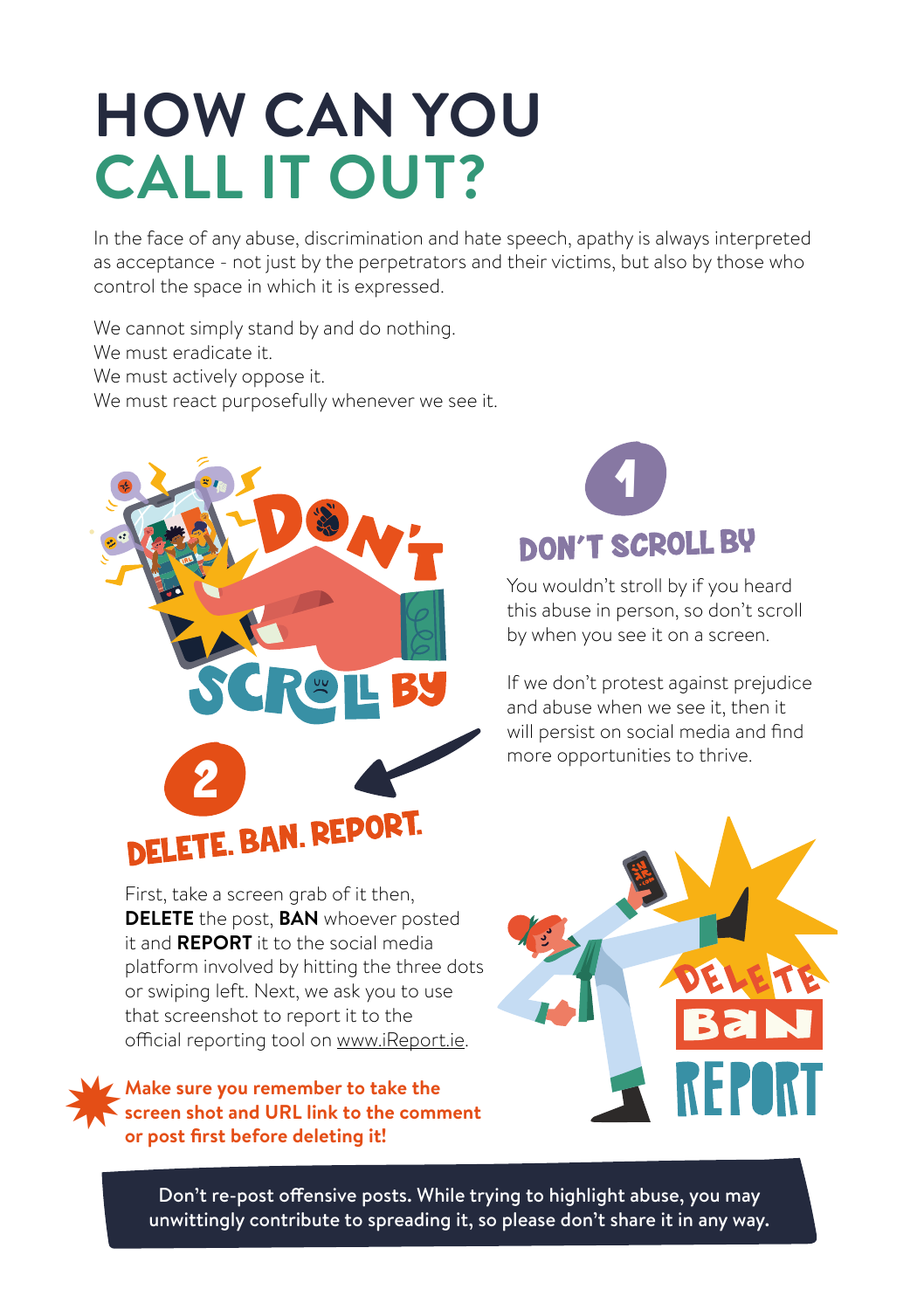

If someone goes too far, you can get the account deleted. I block whoever sent it and never reply. I won't ever comment on it and if it's really bad, I take a screenshot and send that to Facebook or Instagram, or wherever it's been posted, and that account is usually deactivated. Just screenshot it and report it. It literally takes 30 seconds.

**Leon Reid – Team Ireland Track and Field 200m Runner**

Sometimes I might come across a comment reminding me that I'm not born in Ireland or that I don't have an Irish name etc, I know that, and it needs no reminding. But I'm still proud to represent Ireland. And some days, comments like that can belittle your achievements.

**Sanita Puspure – Double Olympian in Rowing (London 2012, Rio 2016) and Indeed Ambassador**

Representing Ireland and the people of this country is a huge honour and responsibility and with that comes respect. It doesn't matter where athletes or coaches come from, where they were born or whether they are settled or are a member of the travelling community. Everyone should get the exact same respect and admiration for what they're trying to do.

**Bernard Dunne – Team Ireland Boxing Performance Director and Indeed Ambassador**